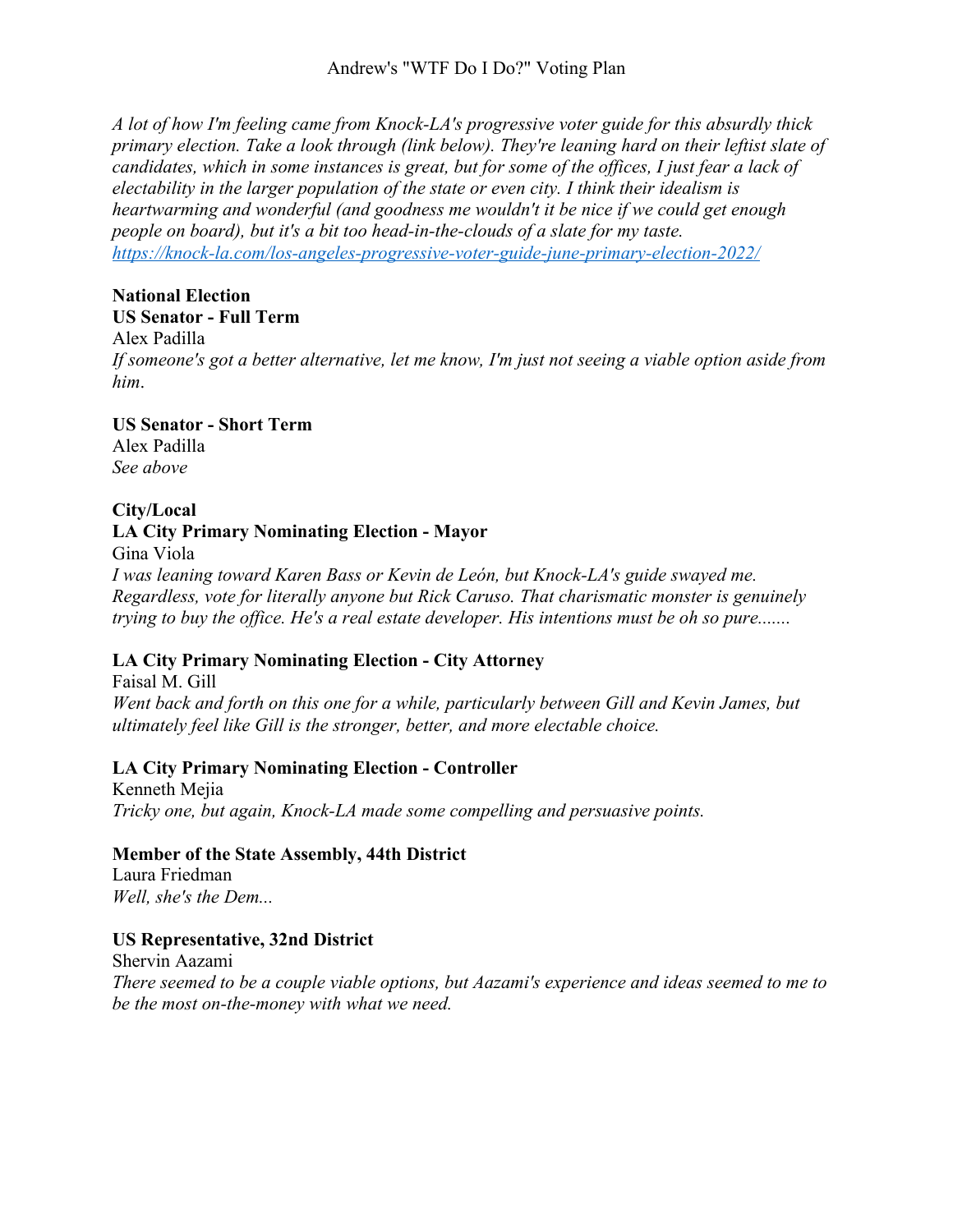## **Measure BB**

Yes

*While I'd love to have less crap being built all the damn time, this would at least help keep outof-state/city contractors from getting the land and cash from California.*

## **County**

**Supervisor 3rd District**

Lindsey Hovarth

*Seemed to be the only viable candidate. I'd love to be proven wrong.*

## **Sheriff**

Eric Strong *For sure sticking with Knock-LA's pick here. This office wields too much power and Villanueva's gotsta go.*

#### **Assessor**

Jeffrey Prang *Thanks Knock-LA*

**Judge of the Superior Court Office No. 3** Tim Reuben *Knock-LA*

**Judge of the Superior Court Office No. 60** Anna Slotky Reitano

**Judge of the Superior Court Office No. 67** Elizabeth Lashley-Haynes

**Judge of the Superior Court Office No. 70** Holly L Hancock

**Judge of the Superior Court Office No. 90** Kevin Thomas McGurk

**Judge of the Superior Court Office No. 116** Lloyd E Handler

**Judge of the Superior Court Office No. 118** Carolyn Jiyoung Park

**Judge of the Superior Court Office No. 151** Thomas D Allison

**Judge of the Superior Court Office No. 156** Albert Robles